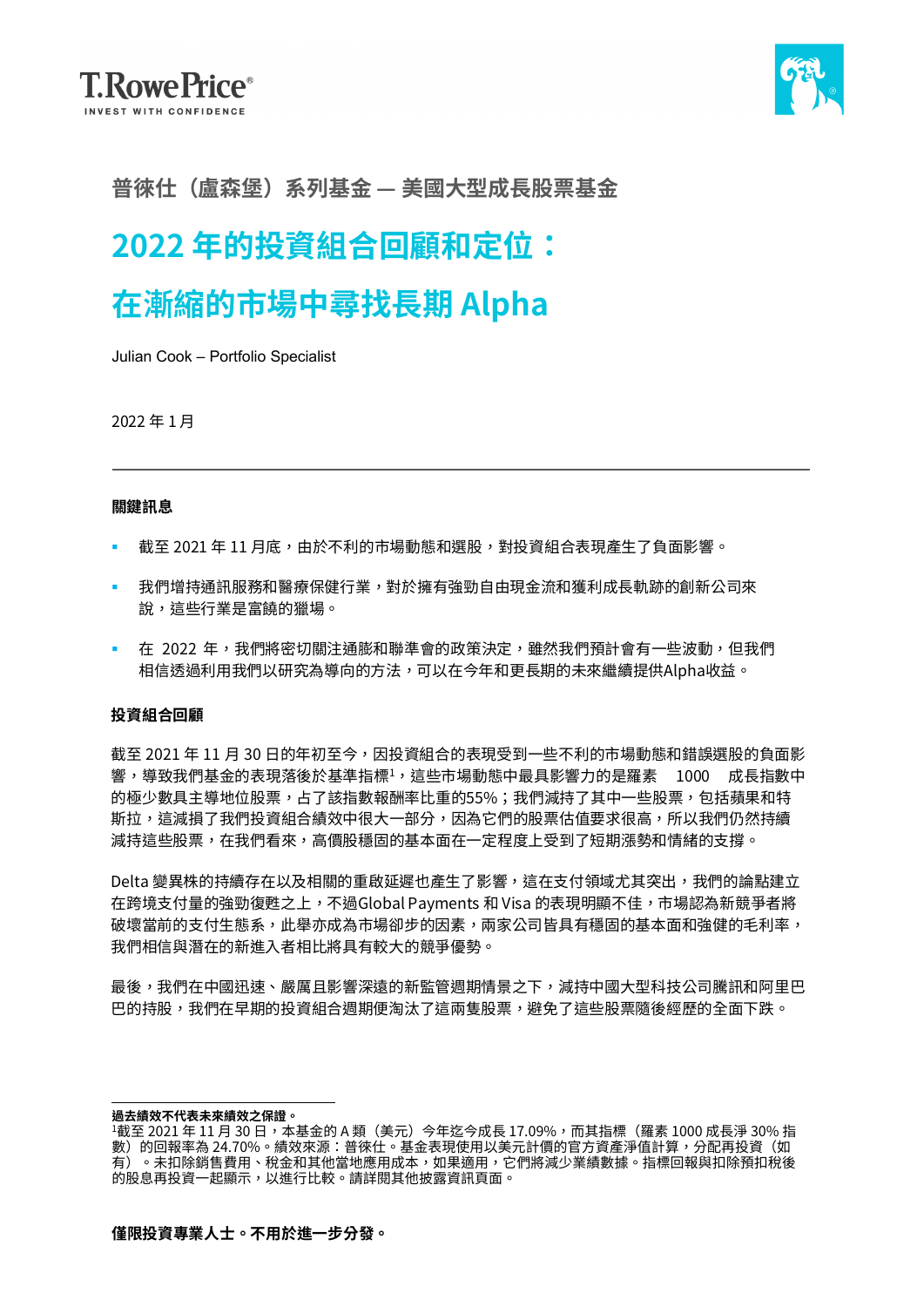## **T. Rowe Price**®

更積極的一面是,有鑑於我們長期減持表現落後於指數的工業和必需消費品行業,因此投資組合受益於 主動式的配置效應;而金融板塊的選股是另一個亮點,我們押注於經紀交易商–嘉信理財,該公司最近 收購了 TD Ameritrade,並受益於新成本與規模綜效,以及新淨流量的顯著成長,我們認為,對於其對 短期利率上升的影響,該股將在 2022 年持續表現亮眼。

由於表現不佳的公司屈指可數,2021年可視為不利的市場條件和押注一些短期波動的組合,我們對今 日的投資定位充滿信心,我們可以在2022年和長期繼續提供Alpha收益。

#### **市場展望**

展望2022年要監測的關鍵項目包括:(1) 隨著經濟成長,通膨壓力的速度和持續時間,(2) 聯準會圍繞在 縮減購債和升息時機的貨幣政策,以及 (3) 圍繞美國基礎建設支出和企業稅率改革的民主議題。

隨著主要震盪影響著市場,我們預計這些波動將持續出現,但儘管如此,我們對我們的投資定位保持 樂觀態度,特別是在我們擁有一些領先市場地位並繼續創新的前幾大持股中,更擴寬了對於未來幾年的 成長跑道。

#### **投資定位**

我們最大的配置板塊是通訊服務和醫療保健。在**通訊服務**領域中,我們喜歡透過創新推動快速成長的互 動媒體和娛樂公司,其中一個較大持股是社交媒體業務 – Snap。Snap控制了易受影響且參與度高的青 年族群之影響力,在相對較低的廣告負擔和創新文化中,創造另一個富饒的氛圍,我們深信網路效應和 技術創新將繼續推動用戶的成長和參與度,為擴張廣告業務鋪路,這慢慢隨著時間亦將會推動營收的成 長。

在**醫療保健**領域,我們的曝顯部位放在管理式醫療保健公司 UnitedHealth 和 Cigna,它們是行業進入 壁壘很高的市場領導者,我們認為投資人低估了這些公司的獲利持久性,而 UnitedHealth 的醫療服務 平台 Optum 日益普及則是另一個催化劑,在醫療保健的其他領域,我們喜歡創新醫療設備公司 Stryker,其機器人技術正在改變手術室和手術環境。

另一個較大的核心押注在軟體服務(Saas)公司 – Intuit, 該公司業務向中小型企業和會計專業人士銷售 財務應用平台和服務軟體,Intuit 擁有三個領先市場的特許經營權,我們認為這些特許經營權可能會推 動兩位數的自由現金流和營收成長。

而最大的減持板塊是工業和必需消費品行業,我們很難在這些板塊中找到符合我們對於獲利和自由現金 流量成長的高度要求。

所提及和描述的特定證券並不代表投資組合中所購買、出售或推薦的所有證券,並且不應假設所提及和討論的證券已經或將會 獲利。

| 基金資料              | 該基金積極管理並主要投資於美國大型資本公司的多元化股票組合,這些 |
|-------------------|----------------------------------|
| 投資目標              | 公司具有高於平均水平和可持續的獲利成長率潛力。          |
| 成立日期              | 2003/11/13 – A級別 (美元)            |
| 指標                | 羅素 1000 成長淨30%指數                 |
| <b>ISIN Codes</b> | A級別 (美元) - LU0174119429          |